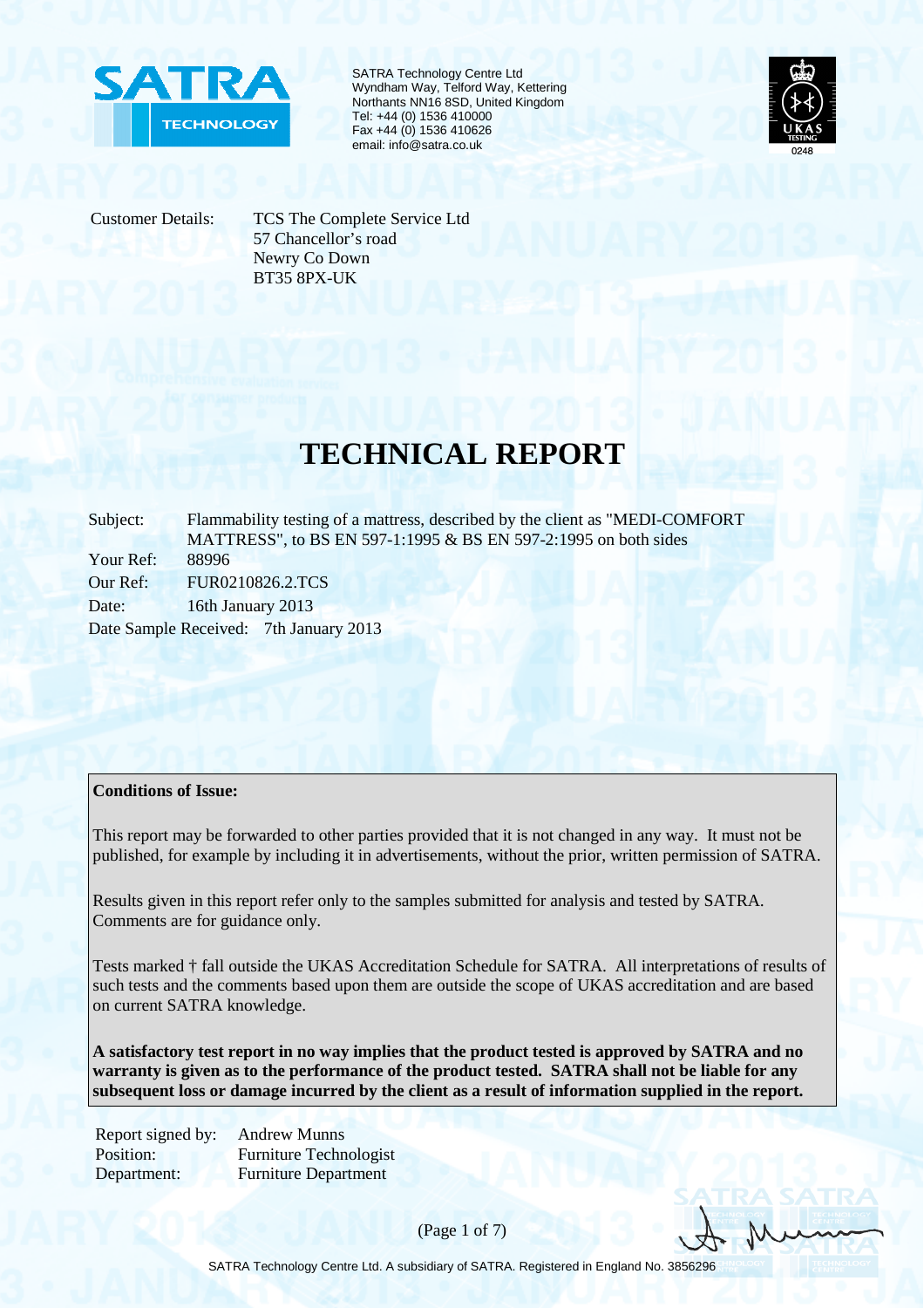



**BS EN 597-1: 1995 Assessment of the ignitability of mattresses and upholstered bed bases: Ignition source: smouldering cigarette** 

## **Sample Identification**

The mattress section was described by the customer as: MEDI-COMFORT MATTRESS The quilted side of the mattress was tested.

## **Test result: NON-IGNITION**

*The above test result relates only to the ignitability of the combination of materials under the particular conditions of test. It is not intended as a means of assessing the full potential fire hazard of the mattress, mattress pad or upholstered bed base in use.* 

## **Conditioning**

The specimen was conditioned in an atmosphere of  $23 \pm 2^{\circ}$ C and  $50 \pm 5\%$  rh for 1 day.

### **Procedure**

The test was carried out as described in BS EN 597-1 using cigarette ignition sources. All cigarette applications were made on the same test assembly. The quilted side of the mattress was tested.

## **Details of observations**

| <b>Test site</b>                                                     | <b>Flat Site</b> |                | <b>Quilt Line</b>  |                | <b>Tape Edge</b> |                    |
|----------------------------------------------------------------------|------------------|----------------|--------------------|----------------|------------------|--------------------|
| Cigarette number                                                     |                  | $\mathbf{2}$   | 3                  | 4              | 5                | 6                  |
| <b>Smouldering criteria</b>                                          | $\ast$           | $\ast$         | $\ast$             | $\ast$         | $\ast$           | $\ast$             |
| Unsafe escalating combustion. (3.1a)                                 | N <sub>0</sub>   | No             | N <sub>o</sub>     | N <sub>0</sub> | No               | N <sub>0</sub>     |
| Specimen smoulders until consumed. (3.1b)                            | N <sub>0</sub>   | N <sub>o</sub> | N <sub>o</sub>     | No             | No               | N <sub>0</sub>     |
| Smoulders through thickness. (3.1c)                                  | N <sub>0</sub>   | No             | N <sub>o</sub>     | N <sub>0</sub> | N <sub>0</sub>   | $\overline{N_{O}}$ |
| Smoulders more than 1 hour. (3.1d)                                   | N <sub>0</sub>   | No             | No                 | No             | No               | $\overline{N}_{0}$ |
| More than 50 mm from source. $(3.1e)$                                | N <sub>0</sub>   | N <sub>o</sub> | $\overline{N_{O}}$ | N <sub>0</sub> | No               | N <sub>0</sub>     |
| <b>Flaming criteria</b>                                              | $\ast$           | $*$            | $\ast$             | $*$            | $\ast$           | $\ast$             |
| Occurrence of flaming. (3.2)                                         | N <sub>0</sub>   | N <sub>0</sub> | N <sub>0</sub>     | No             | N <sub>0</sub>   | No                 |
| * Enter 'YES' if criteria exceeded or 'NO' if criteria not exceeded. |                  |                |                    |                |                  |                    |

Testing by: T. Notley on 9th January 2013 Signed: TCS The Complete Service Ltd FUR0210826.2.TCS Date: 16th January 2013 (Page 2 of 7)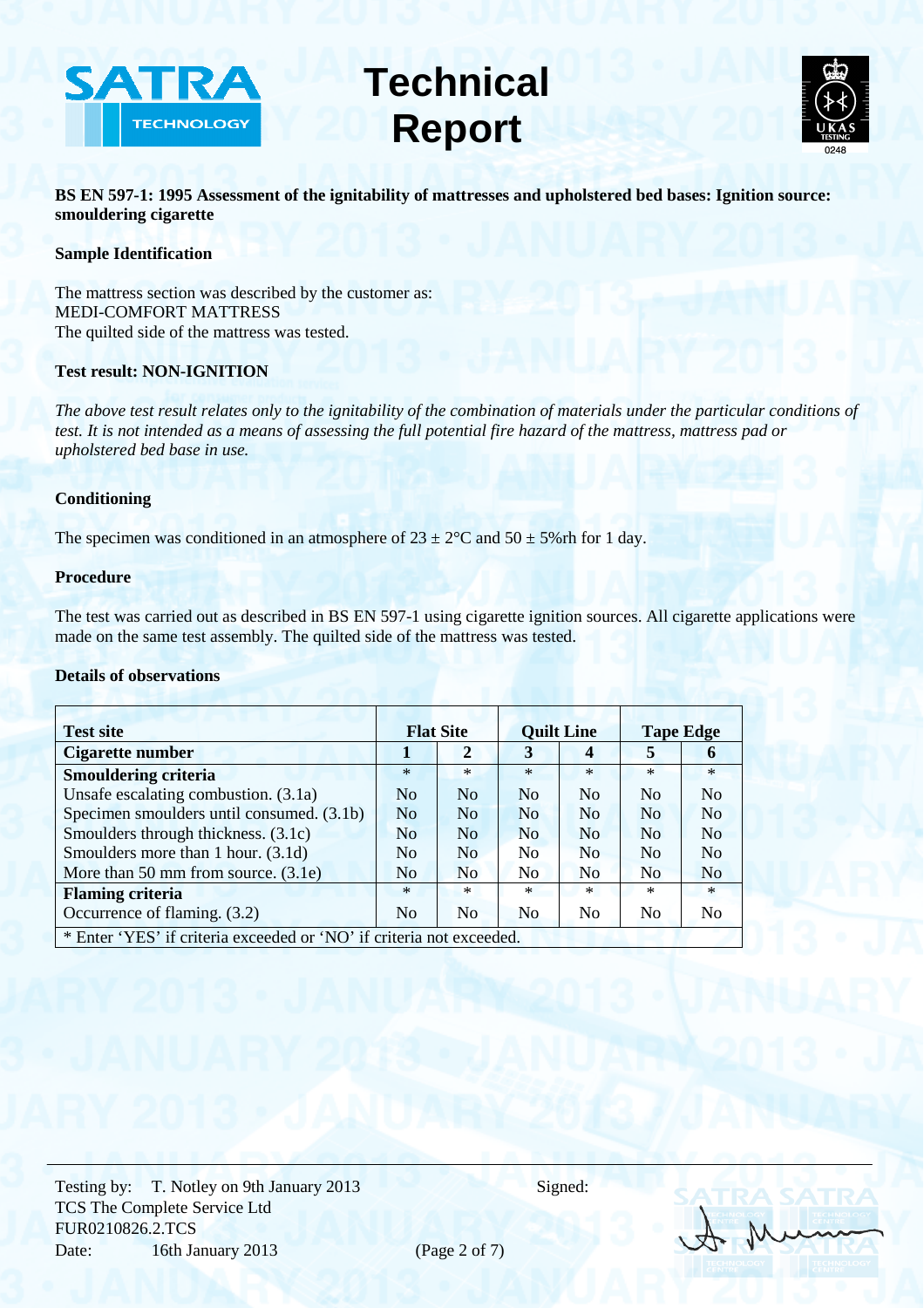



**BS EN 597-2: 1995 Assessment of the ignitability of mattresses and upholstered bed bases: Ignition source: match flame equivalent** 

## **Sample Identification**

The mattress section was described by the customer as: MEDI-COMFORT MATTRESS The quilted side of the mattress was tested.

## **Test result: NON-IGNITION**

*The above test result relates only to the ignitability of the combination of materials under the particular conditions of test. It is not intended as a means of assessing the full potential fire hazard of the mattress, mattress pad or upholstered bed base in use.* 

## **Conditioning**

The specimen was conditioned in an atmosphere of  $23 \pm 2^{\circ}$ C and  $50 \pm 5\%$  rh for 1 day.

### **Procedure**

The test was carried out as described in BS EN 597-2 using a gas flame described as equivalent to a match flame source. All flame applications were made on the same test assembly. The quilted side of the mattress was tested.

## **Details of observations**

| <b>Test site</b>                                                     | <b>Flat Site</b> |                | <b>Quilt Line</b> |                         | <b>Tape Edge</b> |                |
|----------------------------------------------------------------------|------------------|----------------|-------------------|-------------------------|------------------|----------------|
| <b>Flame application number</b>                                      | 1                | $\mathbf{2}$   | 3                 | $\overline{\mathbf{4}}$ | 5                | 6              |
| <b>Smouldering criteria</b>                                          | $*$              | $*$            | $\ast$            | $*$                     | $*$              | $\ast$         |
| Unsafe escalating combustion. (3.1a)                                 | N <sub>o</sub>   | No             | N <sub>o</sub>    | N <sub>o</sub>          | N <sub>0</sub>   | No             |
| Specimen smoulders until consumed. (3.1b)                            | N <sub>o</sub>   | N <sub>o</sub> | <b>No</b>         | N <sub>o</sub>          | N <sub>o</sub>   | N <sub>o</sub> |
| Smoulders through thickness. (3.1c)                                  | N <sub>0</sub>   | N <sub>o</sub> | N <sub>0</sub>    | N <sub>o</sub>          | N <sub>0</sub>   | No             |
| Smoulders more than 1 hour. (3.1d)                                   | N <sub>o</sub>   | No             | No                | N <sub>o</sub>          | N <sub>0</sub>   | N <sub>o</sub> |
| More than 50 mm from source. $(3.1e)$                                | N <sub>o</sub>   | N <sub>o</sub> | N <sub>0</sub>    | N <sub>o</sub>          | N <sub>0</sub>   | N <sub>0</sub> |
| <b>Flaming criteria</b>                                              | $*$              | $*$            | $\ast$            | $*$                     | $*$              | $*$            |
| Unsafe escalating combustion. (3.2a)                                 | N <sub>o</sub>   | N <sub>0</sub> | N <sub>0</sub>    | N <sub>0</sub>          | N <sub>0</sub>   | N <sub>0</sub> |
| Specimen flames until consumed. (3.2b)                               | No               | N <sub>0</sub> | N <sub>0</sub>    | <b>No</b>               | N <sub>0</sub>   | N <sub>0</sub> |
| Flame front reaches extremities (3.2c)                               | N <sub>0</sub>   | N <sub>0</sub> | N <sub>0</sub>    | N <sub>o</sub>          | N <sub>0</sub>   | N <sub>0</sub> |
| Flame front penetrates thickness. (3.2c)                             | N <sub>0</sub>   | N <sub>o</sub> | N <sub>0</sub>    | N <sub>0</sub>          | N <sub>0</sub>   | N <sub>o</sub> |
| Flames more than 120s. (3.2d)                                        | N <sub>o</sub>   | N <sub>o</sub> | N <sub>0</sub>    | N <sub>o</sub>          | N <sub>o</sub>   | N <sub>o</sub> |
| * Enter 'YES' if criteria exceeded or 'NO' if criteria not exceeded. |                  |                |                   |                         |                  |                |

Testing by: T. Notley on 9th January 2013 Signed: TCS The Complete Service Ltd FUR0210826.2.TCS Date: 16th January 2013 (Page 3 of 7)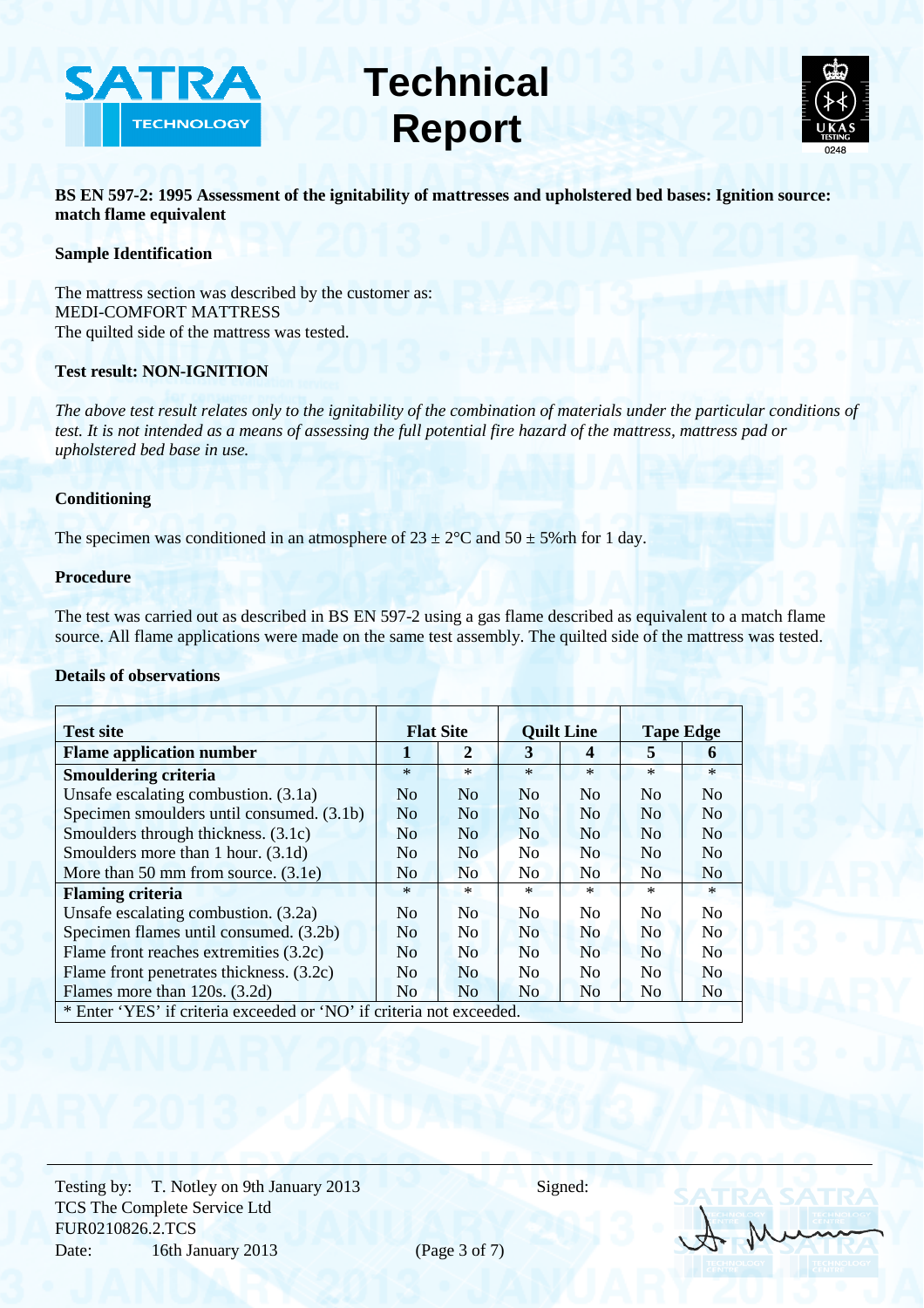



**BS EN 597-1: 1995 Assessment of the ignitability of mattresses and upholstered bed bases: Ignition source: smouldering cigarette** 

## **Sample Identification**

The mattress section was described by the customer as: MEDI-COMFORT MATTRESS The reverse side of the mattress was tested.

## **Test result: NON-IGNITION**

*The above test result relates only to the ignitability of the combination of materials under the particular conditions of test. It is not intended as a means of assessing the full potential fire hazard of the mattress, mattress pad or upholstered bed base in use.* 

## **Conditioning**

The specimen was conditioned in an atmosphere of  $23 \pm 2^{\circ}$ C and  $50 \pm 5\%$  rh for 1 day.

### **Procedure**

The test was carried out as described in BS EN 597-1 using cigarette ignition sources. All cigarette applications were made on the same test assembly. The reverse side of the mattress was tested.

## **Details of observations**

| <b>Test site</b>                                                     | <b>Flat Site</b> |                | <b>Quilt Line</b>  |                | <b>Tape Edge</b> |                    |
|----------------------------------------------------------------------|------------------|----------------|--------------------|----------------|------------------|--------------------|
| Cigarette number                                                     |                  | $\mathbf{2}$   | 3                  | 4              | 5                | 6                  |
| <b>Smouldering criteria</b>                                          | $\ast$           | $\ast$         | $\ast$             | $\ast$         | $\ast$           | $\ast$             |
| Unsafe escalating combustion. (3.1a)                                 | N <sub>0</sub>   | No             | N <sub>o</sub>     | N <sub>0</sub> | No               | N <sub>0</sub>     |
| Specimen smoulders until consumed. (3.1b)                            | N <sub>0</sub>   | N <sub>o</sub> | N <sub>o</sub>     | No             | No               | N <sub>0</sub>     |
| Smoulders through thickness. (3.1c)                                  | N <sub>0</sub>   | No             | N <sub>o</sub>     | N <sub>0</sub> | N <sub>0</sub>   | $\overline{N_{O}}$ |
| Smoulders more than 1 hour. (3.1d)                                   | N <sub>0</sub>   | No             | No                 | No             | No               | $\overline{N}_{0}$ |
| More than 50 mm from source. $(3.1e)$                                | N <sub>0</sub>   | N <sub>o</sub> | $\overline{N_{O}}$ | N <sub>0</sub> | No               | N <sub>0</sub>     |
| <b>Flaming criteria</b>                                              | $\ast$           | $*$            | $\ast$             | $*$            | $\ast$           | $\ast$             |
| Occurrence of flaming. (3.2)                                         | N <sub>0</sub>   | N <sub>0</sub> | N <sub>0</sub>     | No             | N <sub>0</sub>   | No                 |
| * Enter 'YES' if criteria exceeded or 'NO' if criteria not exceeded. |                  |                |                    |                |                  |                    |

Testing by: T. Notley on 9th January 2013 Signed: TCS The Complete Service Ltd FUR0210826.2.TCS Date: 16th January 2013 (Page 4 of 7)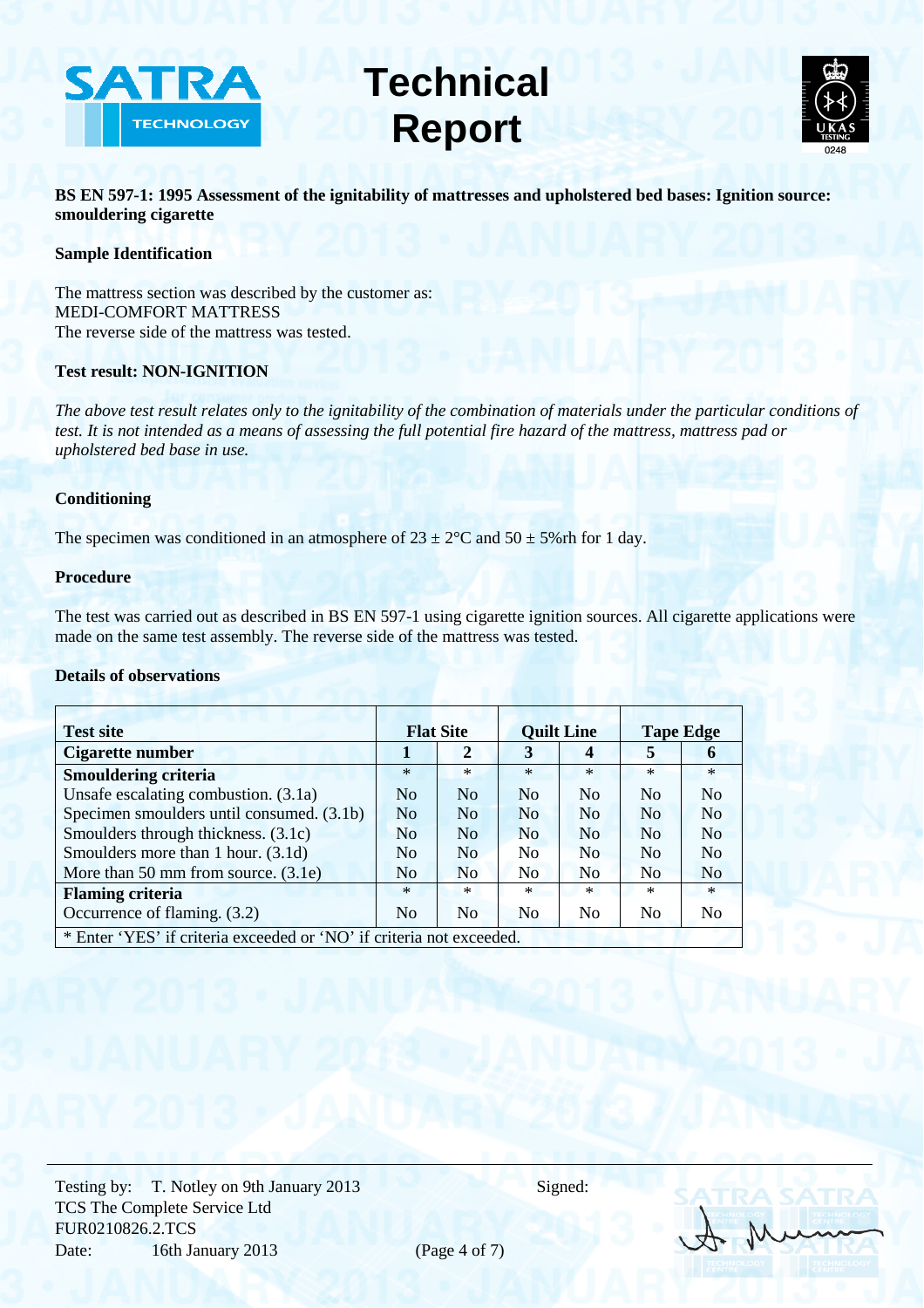



**BS EN 597-2: 1995 Assessment of the ignitability of mattresses and upholstered bed bases: Ignition source: match flame equivalent** 

### **Sample Identification**

The mattress section was described by the customer as: MEDI-COMFORT MATTRESS The reverse side of the mattress was tested.

#### **Test result: NON-IGNITION**

*The above test result relates only to the ignitability of the combination of materials under the particular conditions of test. It is not intended as a means of assessing the full potential fire hazard of the mattress, mattress pad or upholstered bed base in use.* 

## **Conditioning**

The specimen was conditioned in an atmosphere of  $23 \pm 2$ °C and  $50 \pm 5$ % rh for 1 day.

#### **Procedure**

The test was carried out as described in BS EN 597-2 using a gas flame described as equivalent to a match flame source. All flame applications were made on the same test assembly. The reverse side of the mattress was tested.

#### **Details of observations**

| <b>Test site</b>                                                     | <b>Flat Site</b> |                | <b>Quilt Line</b> |                | <b>Tape Edge</b> |                |
|----------------------------------------------------------------------|------------------|----------------|-------------------|----------------|------------------|----------------|
| <b>Flame application number</b>                                      | 1                | $\overline{2}$ | 3                 | 4              | 5                | 6              |
| <b>Smouldering criteria</b>                                          | $\ast$           | $\ast$         | $*$               | $\ast$         | $*$              | $*$            |
| Unsafe escalating combustion. (3.1a)                                 | N <sub>0</sub>   | No             | <b>No</b>         | No             | N <sub>0</sub>   | No             |
| Specimen smoulders until consumed. (3.1b)                            | N <sub>0</sub>   | No             | N <sub>o</sub>    | N <sub>0</sub> | N <sub>o</sub>   | No             |
| Smoulders through thickness. (3.1c)                                  | No               | N <sub>0</sub> | No                | N <sub>0</sub> | N <sub>0</sub>   | No             |
| Smoulders more than 1 hour. (3.1d)                                   | No               | No             | N <sub>0</sub>    | N <sub>0</sub> | No               | N <sub>0</sub> |
| More than 50 mm from source. (3.1e)                                  | N <sub>o</sub>   | N <sub>o</sub> | N <sub>0</sub>    | N <sub>o</sub> | N <sub>0</sub>   | N <sub>0</sub> |
| <b>Flaming criteria</b>                                              | $\ast$           | $\ast$         | $\ast$            | $*$            | $\ast$           | $*$            |
| Unsafe escalating combustion. (3.2a)                                 | N <sub>0</sub>   | N <sub>0</sub> | N <sub>o</sub>    | N <sub>o</sub> | N <sub>o</sub>   | No             |
| Specimen flames until consumed. (3.2b)                               | N <sub>o</sub>   | N <sub>0</sub> | N <sub>o</sub>    | N <sub>0</sub> | <b>No</b>        | N <sub>0</sub> |
| Flame front reaches extremities (3.2c)                               | No               | N <sub>0</sub> | N <sub>0</sub>    | N <sub>0</sub> | N <sub>0</sub>   | N <sub>0</sub> |
| Flame front penetrates thickness. (3.2c)                             | No               | N <sub>o</sub> | N <sub>o</sub>    | N <sub>0</sub> | N <sub>o</sub>   | N <sub>0</sub> |
| Flames more than 120s. (3.2d)                                        | N <sub>0</sub>   | N <sub>0</sub> | N <sub>0</sub>    | N <sub>0</sub> | N <sub>0</sub>   | N <sub>o</sub> |
| * Enter 'YES' if criteria exceeded or 'NO' if criteria not exceeded. |                  |                |                   |                |                  |                |

Testing by: T. Notley on 9th January 2013 Signed: TCS The Complete Service Ltd FUR0210826.2.TCS Date: 16th January 2013 (Page 5 of 7)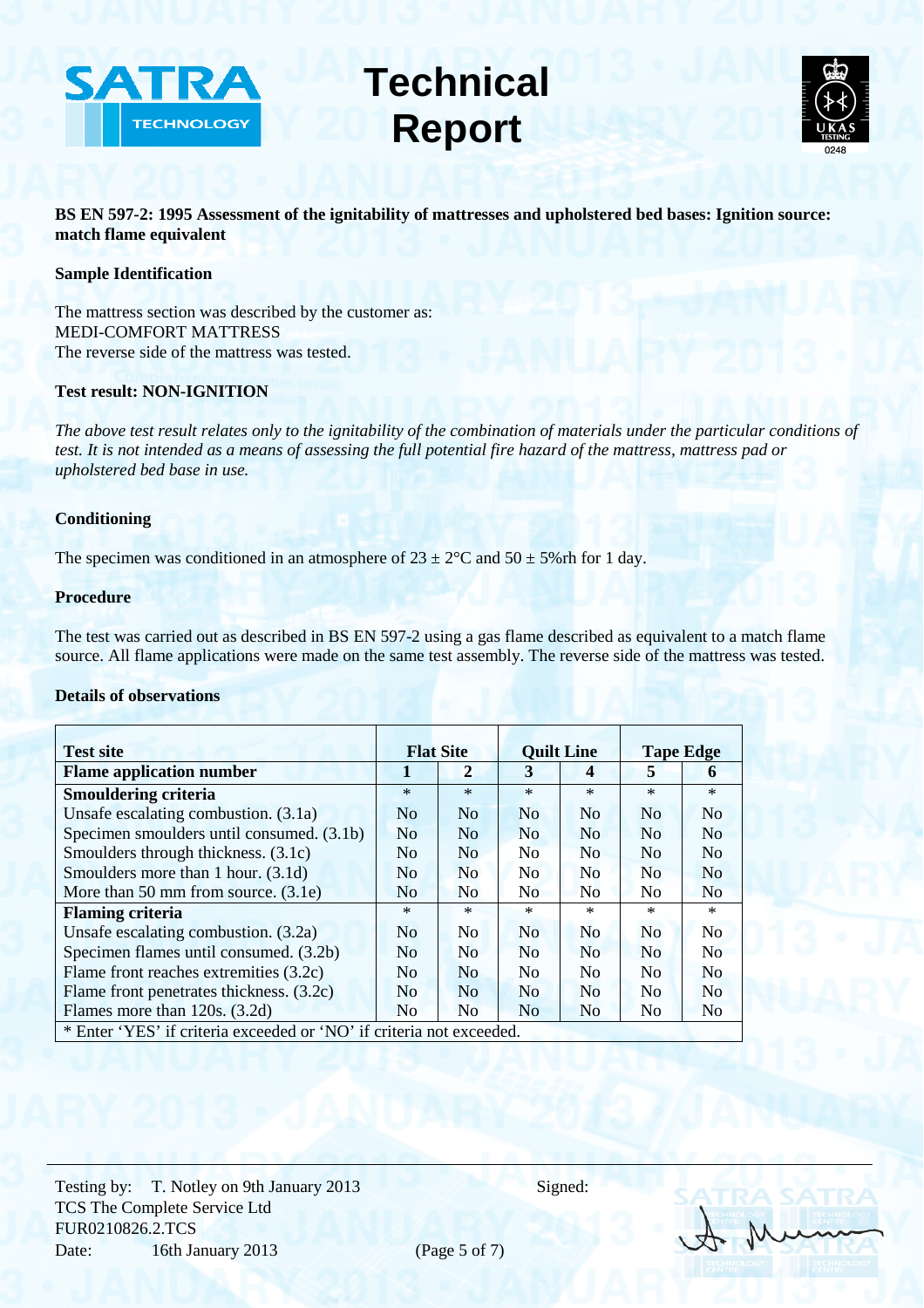



#### **TERMS AND CONDITIONS OF BUSINESS**

#### 1. GENERAL

Work done or services undertaken are subject to the terms and conditions detailed below and all other conditions, warranties and representations, expressed or implied are hereby excluded.

#### 2. PRICES

Prices are based on current material and production costs, exchange rates, duty and freight and are subject to change without notice.

#### 3. DELIVERY ESTIMATES

Delivery estimates are made in good faith and date from receipt of a written order and full information to enable us to proceed. While SATRA or its subsidiaries (hereafter referred to as "SATRA") make every effort to fulfil them, such estimates are subject to unforeseen events and if not maintained, cannot give rise to any claim. Offers "ex stock" are subject to prior sale.

#### 4. CANCELLATION AND RETURNS

Cancellation of orders for goods, services, training or consultancy is only acceptable by prior agreement of SATRA and a charge will normally be made.

#### 5. CLAIMS

Claims for errors, shortages etc should be notified within 10 days of date of receipt. In the event of goods damaged in transit, packing materials should be retained for examination; otherwise no liability can be accepted.

#### 6. PAYMENT TERMS

Payment terms are net 21 days from date of invoice. Failure to comply with the terms of payment may result in delayed delivery of goods and services and a review of the Customer's credit account. Should the customer become subject to an administration order, or becomes bankrupt or goes into liquidation, SATRA has a right to cancel any contract and discontinue any work. SATRA reserves the right to adjust US Dollar and Euro sales price where customer exceeds credit terms and where the exchange rate has moved more than 10% since invoicing.

#### 7. RETENTION OF TITLE

All goods remain the property of SATRA until paid in full. Under no circumstances will a customer's purchase order override our Retention of Title clause. In the case of software, the ownership of the software remains with SATRA. Payment of invoices in full will entitle the customer to use the software under licence until (a) they cease to be a member of SATRA or (b) they cease trading. In both instances, the licence shall then revert to SATRA.

#### 8. GUARANTEE

All goods manufactured by SATRA are guaranteed both as regards material and workmanship. Any part returned carriage paid, within twelve months from date of supply and found defective, will be repaired or replaced at SATRA's option free of charge. SATRA admits no liability for loss, damage or delay consequent on any defect in any goods supplied by SATRA.

#### 9. TEST REPORTS

Results given in test reports refer only to samples submitted for analysis and tested by SATRA. A satisfactory test report in no way implies that the product tested is approved by SATRA and no warranty is given as to the performance of the product tested. SATRA shall not be liable for any subsequent loss or damage incurred by the client as a result of information supplied in a test report.

#### 10. TEST SAMPLES

Unless otherwise agreed in advance, test samples will be disposed of 6 weeks after the date of the final report. If required, samples can be returned at the Customer's expense.

#### 11. RESPONSIBILITY

Every effort is made to ensure accuracy in description, drawings and other information in correspondence, catalogues, etc but no warranty is given in this respect and SATRA shall not be liable for any error therein. SATRA carries out all tests and/or advises only on the basis that the same are carried out, made or given without any responsibility whether for negligence or otherwise. SATRA and its servants or agents will not be liable for any damage or loss direct or indirect of whatsoever kind, whether or not the same results directly or indirectly from negligence on the part of SATRA or its servants or agents.

#### 12. CONFIDENTIALITY

Unless specifically excluded in the terms of an individual contract between SATRA and its Customer, the following shall apply to all reports, advice, drawings, photographs, specifications or data:

- The above shall not be disclosed to third parties or used in litigation without the consent of SATRA.
- ii. Where SATRA has given consent to disclosure, the Customer shall draw the attention of the third party to these terms of business and the basis on which SATRA undertakes test, reporting and advising. The Customer shall indemnify SATRA for any failure to do so.
- iii. The above items are submitted to the Customer as confidential documents. Confidentiality shall continue to apply after completion of the business, but shall cease to apply to information or knowledge which may come into the public domain.

#### 13. CONSTRUCTION AND ARBITRATION

The laws of England shall govern all contracts and the parties submit to exclusive jurisdiction of the courts of England, unless otherwise agreed.

Issue Date: 1st October 2009